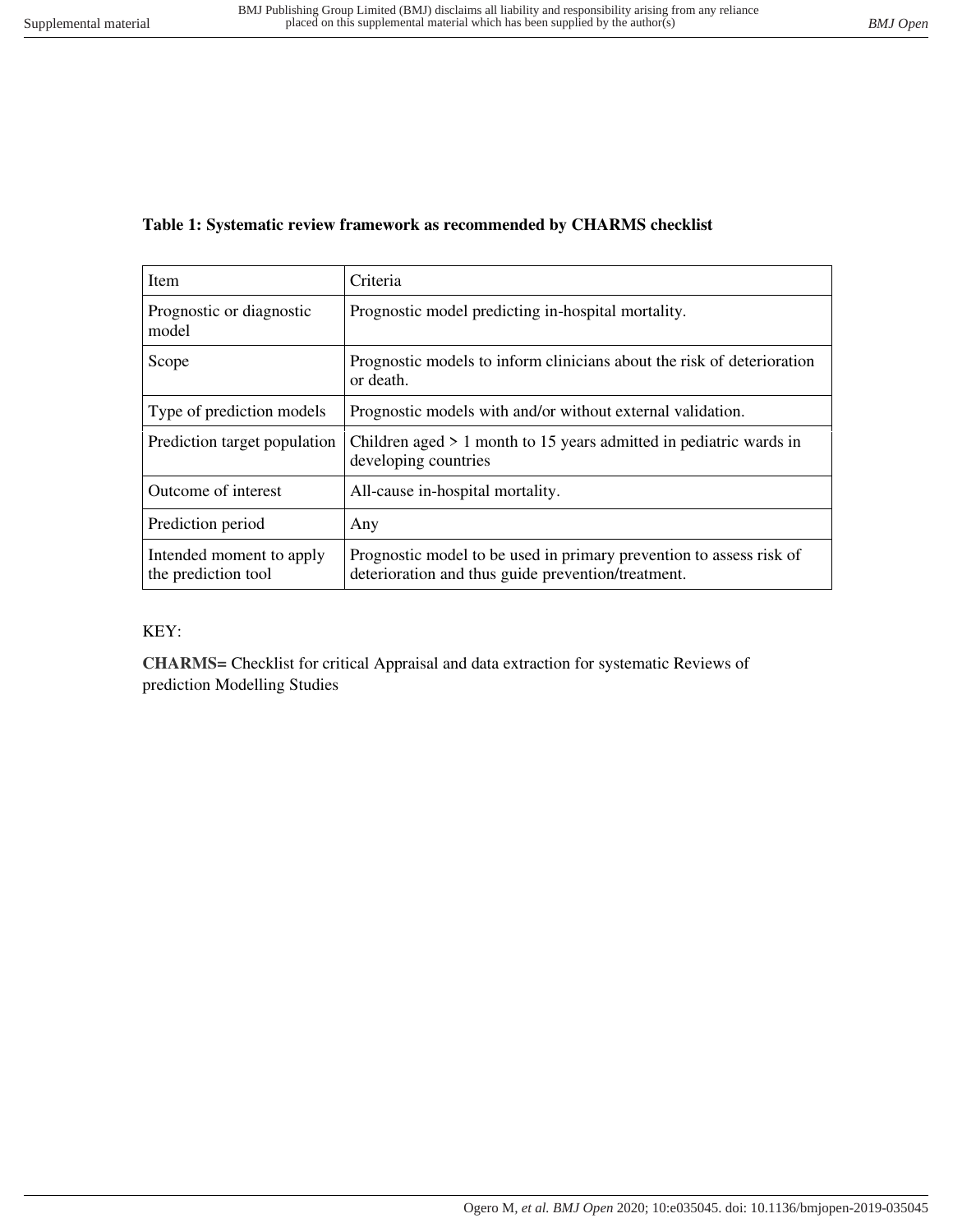## **Table 2: Search terms for prognostic models**

| <b>Search</b>  | <b>Sub-heading</b>   | <b>Search Terms</b>                                       |
|----------------|----------------------|-----------------------------------------------------------|
| ID             |                      |                                                           |
| <b>S4</b>      |                      |                                                           |
|                | Children             | paediatric* OR pediatric* OR (MH "Pediatrics+") OR child* |
| S <sub>3</sub> |                      |                                                           |
|                | Hospital based       | (MH "Hospitals+") OR hospital*                            |
| S <sub>2</sub> |                      | (MH "Developing Countries+") OR (MH "Africa+") OR TI      |
|                | Low-income countries | ("low income" OR "low and middle income"OR "LMIC"         |
|                |                      | OR "LIC" OR "limited resource*" OR "poor resource*" OR    |
|                |                      | "resource* poor" OR ("developing countries") OR           |
|                |                      | ("developing nations") OR ("third world") OR "resource-   |
|                |                      | constrained" OR ("global south")                          |
| S1             | Predictive models    | prognos* OR (MH "prognosis") OR                           |
|                |                      | (Predict* AND (Outcome* OR Risk* OR Model* OR             |
|                |                      | Mortality OR Index OR Rule* OR decision* OR scor*))       |
|                |                      | OR "risk score" OR "scor* system" OR "logistic model*"    |
|                |                      | "risk prediction" OR "risk calculation" OR "risk          |
|                |                      | assessment" OR "c statistic" OR discrimination OR         |
|                |                      | calibration OR AUC OR "area under the curve" OR "area     |
|                |                      | under the receiver operator characteristic curve"         |
|                |                      |                                                           |